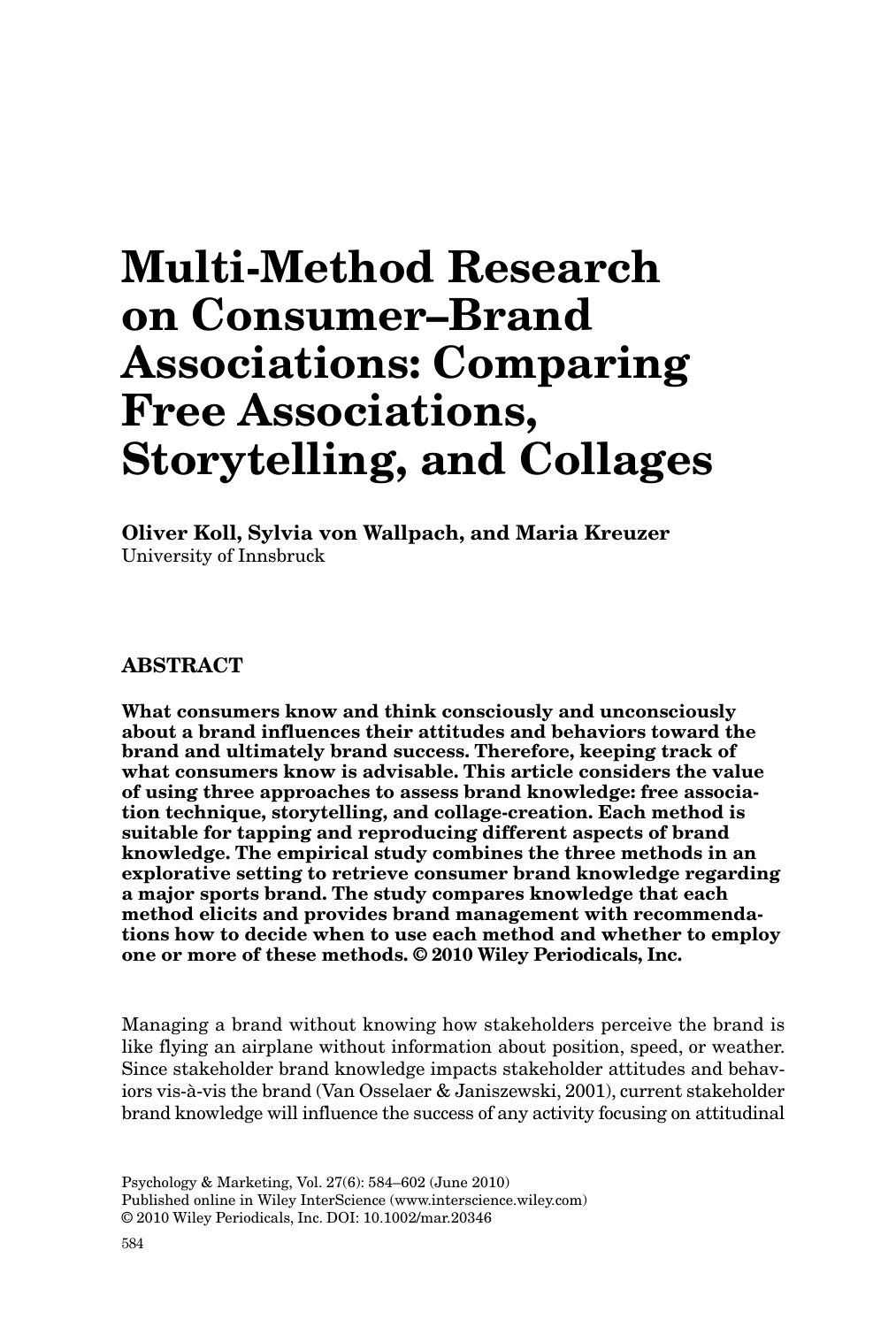or behavioral changes. To reach a specific airport a pilot needs to know the current position of the plane and the position of the airport. To reach a desired perception of stakeholders, a brand manager should take into account existing brand knowledge. In addition, to assess the effectiveness of brand-related measures, monitoring changes in brand knowledge is useful.

Methods to assess brand knowledge, however, are less advanced than radar- or GPS-based techniques to establish a plane's position. This article examines the value of three approaches to assess brand knowledge: the free association technique, storytelling, and collage-creation. All three methods have been used in brand research (e.g., Green, Wind, & Jain, 1973; Spears, Brown, & Dacin, 2006; Woodside, Sood, & Miller, 2008; Zaltman, 1997), rely on the brand as a stimulus to retrieve knowledge (as opposed to techniques rating or ranking the brand on a set of predefined items), and hence allow respondents to elicit knowledge at their own discretion. Each method, however, reproduces different aspects of knowledge, namely, verbal versus nonverbal knowledge and conscious versus unconscious knowledge (Woodside, 2006). This article makes several contributions: The study (1) discusses which aspects of brand knowledge each method taps, (2) compares the brand knowledge each method retrieves in an explorative empirical setting, and (3) provides brand management with recommendations which method(s) to employ.

Criteria for choice among these methods are numerous, ranging from purely economic considerations (how much time and money does management need to invest to access the knowledge of 100 respondents?) to more benefit-oriented considerations (e.g., which technique is most suitable in helping management understand why consumers grow attached to the brand?). The discussion takes into account various criteria to evaluate each method:

- 1. Breadth of knowledge: How much and what type of knowledge does the method produce?
- 2. Knowledge origin: Does the technique help brand management to understand which touch points are responsible for stakeholder knowledge?
- 3. Diagnostic potential: Do results inform about the relationship between the brand and the consumer?
- 4. Therapeutic potential: How actionable are the results? Do they provide management with clear guidelines as to which brand-related activities to undertake or to continue?
- 5. Resource intensity: How demanding is data collection, evaluation, and interpretation for each technique (in terms of costs, time, and expertise)?
- 6. Comparability: How easy and meaningful is comparison of results over time and across markets?
- 7. Competitive information: How suitable is the technique to assess brand differentiation?

In addition, the article discusses brand characteristics (e.g., corporate vs. product and/or service-intensity of the brand), category characteristics (e.g., frequency of usage, involvement, social importance), and stakeholder characteristics (e.g., B2C vs. B2B customers, users vs. nonusers, employees vs. consumers) that might moderate the usefulness of each method.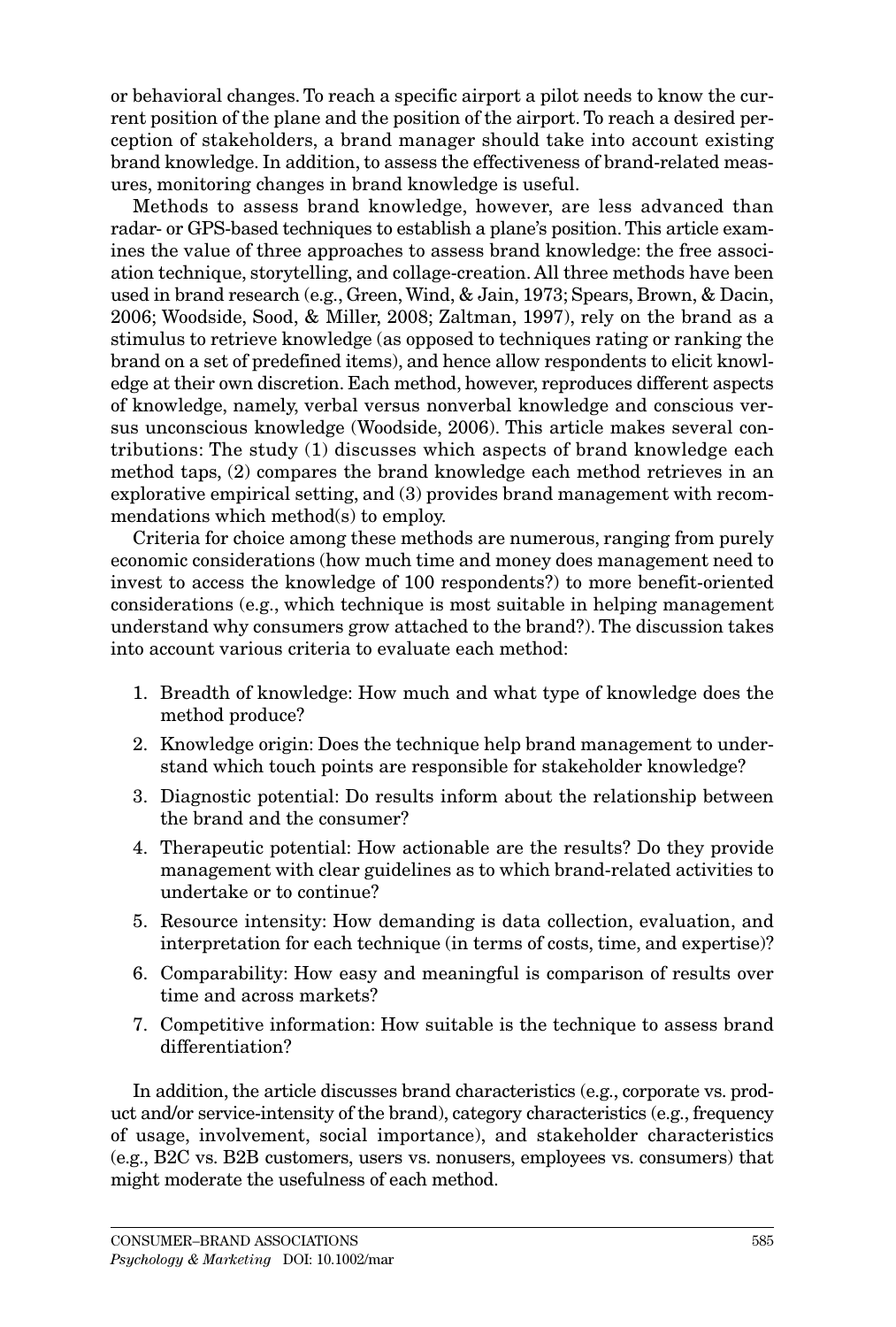Subsequent to this introduction, the first section discusses different aspects of consumer brand knowledge representation, that is, how consumers may store brand-related knowledge. The following part introduces in more detail the three techniques outlined and which type of knowledge each seeks to uncover. Methods and results of the empirical study follow, with a discussion and managerial implications concluding the article.

#### **THEORETICAL BACKGROUND**

#### **Consumer Brand Knowledge Representation**

Accessing consumer brand knowledge requires clarifying how consumers process and store different brand-related stimuli. Do consumers linguistically rationalize all brand-related information, that is, translate and store the information verbally? Or do consumers store information in the original format, for instance, as pictures or smells? Theory on mental representation distinguishes between verbal, language-like mental representations (e.g., natural human languages and formal numerical systems consisting of arbitrarily assigned abstract or amodal symbols) and nonverbal, object representations (i.e., concrete or modal symbols such as images, maps, smells, feelings, etc.), resulting from interaction with(in) the physical environment (Barsalou, 1999; Paivio, 1986). Both verbal and nonverbal symbolic systems can function at both a conscious and an unconscious level (Paivio, 1986; Wilson, 2002; Woodside, 2004).

Much research on consumer memory relies on the assumption that consumers linguistically rationalize brand-related information. One of the first theoretical developments in line with this assumption is associative network theory, introducing the notion of associative memory (Anderson & Bower, 1973). This theory assumes that consumers create associative pathways in their minds, resulting in networks of connections, that is, multiple links of brand nodes in consumer memory. While these associative structures can contain both verbal and nonverbal elements, most research focuses on the study of verbal elements. For example, Keller (1993) conceptualizes brand knowledge as a two-dimensional construct, consisting of brand awareness (the likelihood and ease with which consumers recognize and recall a brand when confronted with the product category) and brand image. Brand image includes "perceptions about a brand reflected by the associations held in consumer memory" (Keller, 1993, p. 3), characterized by type (attributes, benefits, and attitudes), favorability, strength, and uniqueness (Keller, 1993). Much research dealing with brand knowledge, brand image, or brand reputation adopts this perspective (e.g., Aaker, 1991, 1996; Agarwal & Rao, 1996; Cobb-Walgren, Ruble, & Donthu, 1995; Del Rio, Vázquez, & Iglesias, 2001; Esch et al., 2006; Hutton, 1997; Krishnan, 1996; Park & Srinivasan, 1994; Spears, Brown, & Dacin, 2006; Yoo, Donthu, & Lee, 2000).

Another approach to consumer memory proposes a tripartite division of the mind into a semantic/episodic (Tulving, 1972, 2002), a declarative/procedural (Cohen & Squire, 1980), and an explicit/implicit (Graf & Schacter, 1985) system. The semantic memory system, in line with associative memory (Paivio, 1986), contains mostly verbal, categorical, and conceptual knowledge consisting of abstract, context-free information and general facts about a brand (Deese, 1965; Tulving, 1972, 2002). Semantic memory develops via rational thinking,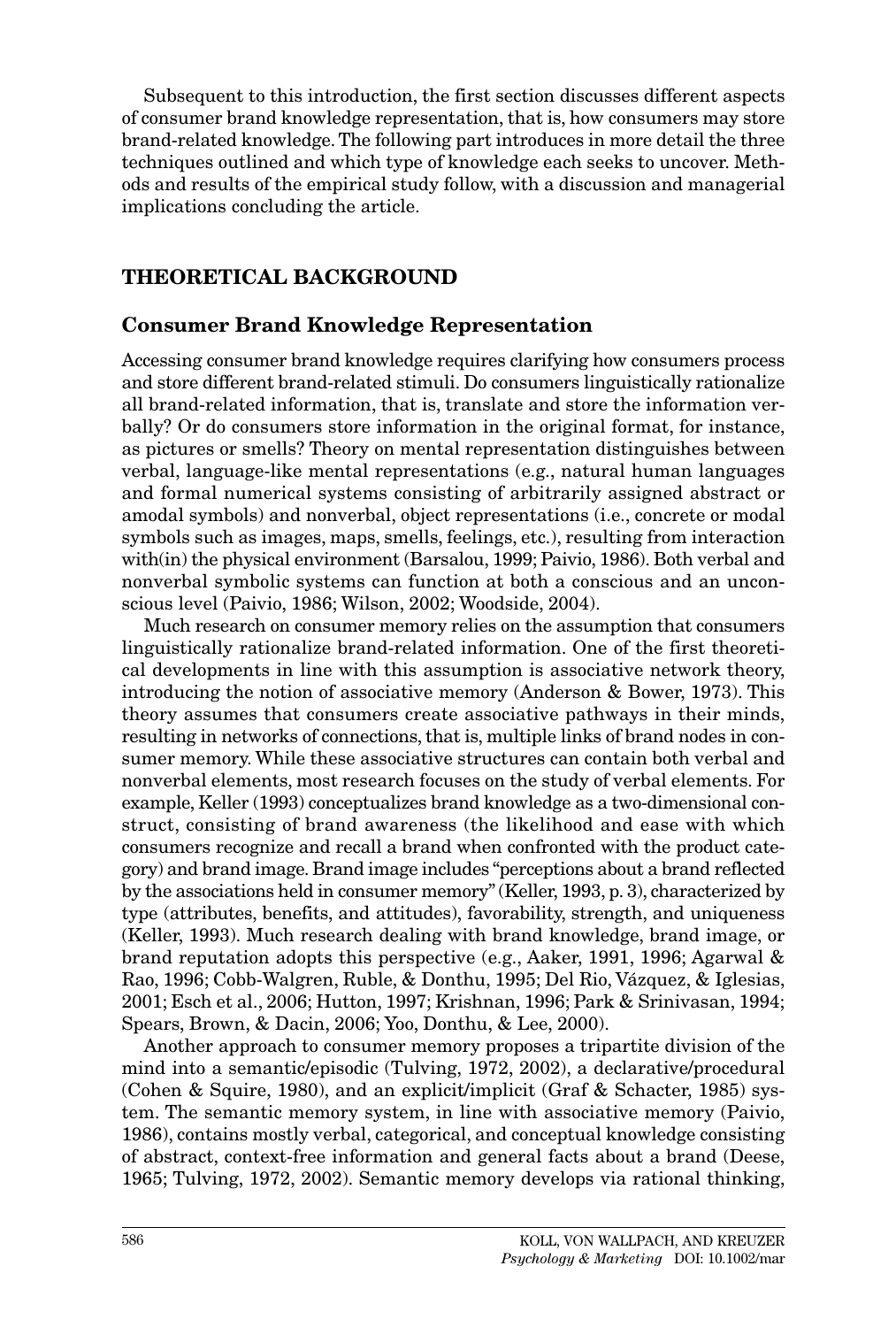implying that consumers encode reality in abstract or amodal symbols, words, and numbers (Epstein, 1994; Barsalou, 1999). The episodic memory system contains more detailed, context-related, event-specific, and personal experiences with the brand (Tulving, 1972, 2002; Clayton & Dickinson, 1998; Nyberg et al., 1996). Episodic knowledge explains bonds between brands and consumers (Tulving, 2002), providing insights into consumer self-identities, their motivations and goals (Escalas & Bettman, 2000; Somers, 1994) in a temporally structured and context-sensitive manner (Baumeister & Newman, 1994). The thinking process underlying this memory system is experiential thinking, in which consumers encode reality in specific, modal images, metaphors, and narratives (Epstein, 1994; Barsalou, 1999). Experiential thinking occurs when consumers experience brands with multiple senses, namely vision, audition, haptics, olfaction, and gestation (Barsalou, 1999; Lindstrom, 2005). Sensory experiences influence how consumers understand reality (Lindstrom, 2005) and result in embodied knowledge (Gallagher, 2005), that is, the basic knowledge elements our senses generate (Rosa & Malter, 2003). Consumers typically store embodied knowledge in the original nonverbal form because they lack the necessary linguistic resources to verbalize multisensory information (Barsalou, 1999). The main source of embodied knowledge is vision, since more than 60% of the incoming information reaching the brain passes through the visual system (Zaltman & Zaltman, 2008). Smell and taste, too, might play an important role, most obviously for cosmetic or food brands. According to Barsalou (1999), the human brain consists of several separate storage areas for all these different types of sensory information.

The declarative/procedural and the explicit/implicit memory systems account for the fact that consumers process and retrieve both verbal and nonverbal brand knowledge on a conscious as well as on an unconscious level (Paivio, 1986; Woodside, 2004, 2006). The declarative/procedural dichotomy distinguishes between conscious and unconscious knowledge processing and retrieval, while the explicit/implicit dichotomy implies different levels of consciousness during consumer behavior (Mantonakis, Whittlesea, & Yoon, 2008). Declarative memory contains intentionally or consciously acquired, stored, and retrieved knowledge. Similarly, consumers draw on explicit memory to consciously exhibit certain behaviors. Procedural knowledge, on the other hand, consists of skills or abilities consumers acquire non-reflectively (typically via prior experience) and apply without conscious effort (Cohen & Squire, 1980). This is similar to implicit knowledge, which results from prior experiences with a brand and allows consumers to unconsciously perform certain behaviors (Mantonakis, Whittlesea, & Yoon, 2008).

While the memory systems outlined above can contain all aspects of brand knowledge, some tend toward more conscious, verbal brand knowledge (e.g., the semantic/associative memory) while others (such as the episodic memory) show a bias towards unconscious, nonverbal brand knowledge (Tulving, 1972). Figure 1 shows the example of a consumer's brand knowledge representation regarding the destination-brand Paris. Semantic memory, containing abstract information (capital of France, number of inhabitants, etc.), leans toward the conscious/verbal end of the continuum: Based in the declarative and explicit memory system, it allows the consumer to consciously retrieve this type of information. Episodic memory holds information that is the result of personal experiences with the brand (e.g., a visit in Paris) and may consist of verbal but especially nonverbal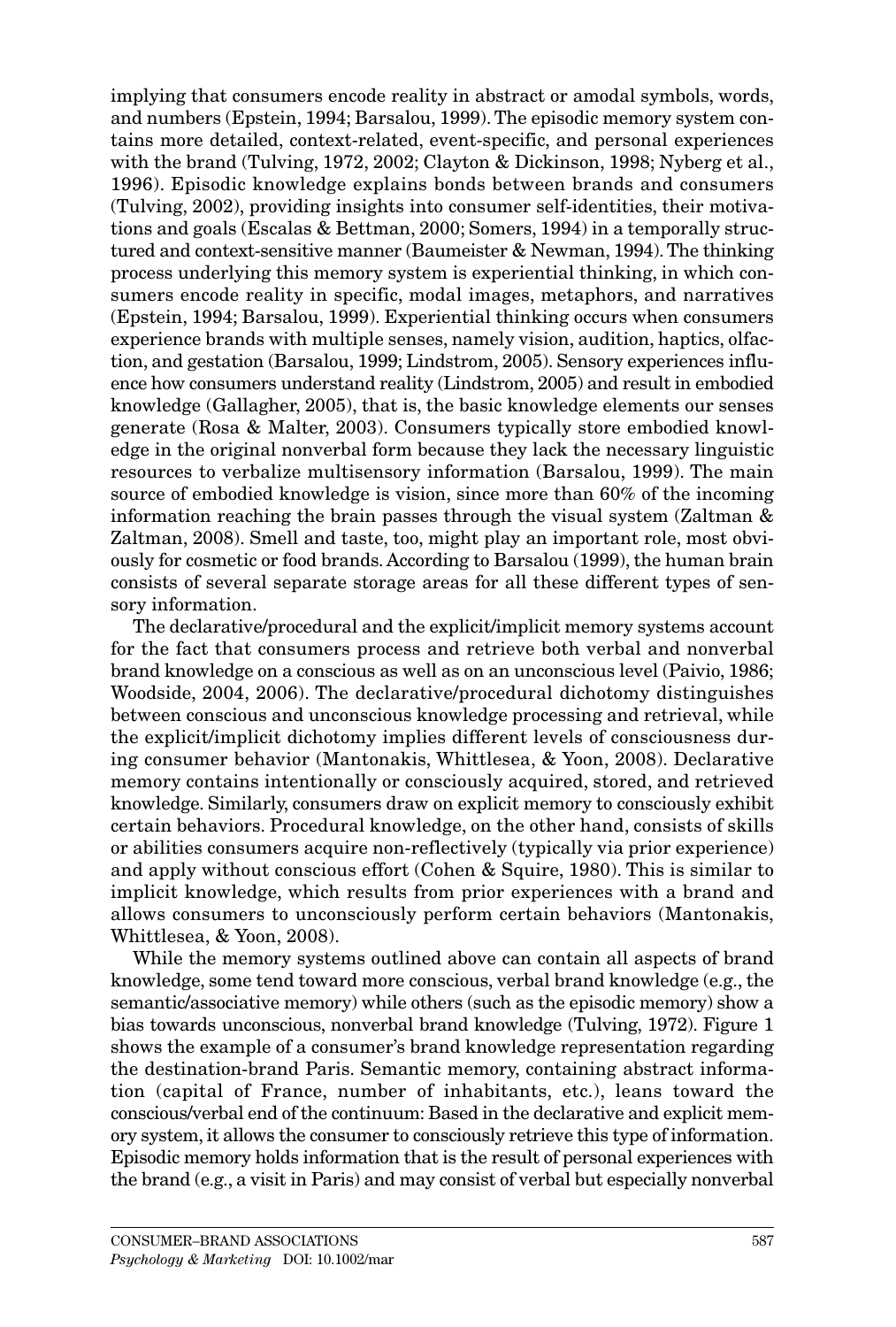

**Figure 1.** Consumer brand knowledge representation regarding the brand Paris.

information like images or places. Such knowledge often is part of procedural and implicit memory, containing deep-rooted, unconscious brand knowledge.

## **Methods for Retrieving Consumer Brand Knowledge**

Each memory system acquires knowledge through specific principles and requires different methods for activation and retrieval (Mantonakis, Whittlesea, & Yoon, 2008). To comprehensively grasp the meaning a brand has for consumers, it is necessary to apply multiple methods that allow accessing various aspects of consumers' brand knowledge (Woodside, 2004, 2006). A common distinction is between methods retrieving verbal/explicit knowledge (e.g., free associations, written stories) and methods eliciting nonverbal/implicit knowledge (e.g., oral stories, collages).

Free association technique is the most popular method for investigating brand knowledge (Elliott, 1994; Keller, 1993; Krishnan, 1996; Spears, Brown, & Dacin, 2006). Consumers receive a stimulus—for instance, a brand name or a brandrelated picture—and have to spontaneously name or write down a certain number of words that come to mind. Even though the stimulus can tap nonverbal reactions, including images, the focus is typically on retrieving easily accessible and recordable verbal associations from associative/semantic memory (Deese, 1965). Free association tasks focus on retrieving conscious brand knowledge (via declarative and explicit memory) while not giving insights into deeper, implicit brand knowledge (Batey, 2008).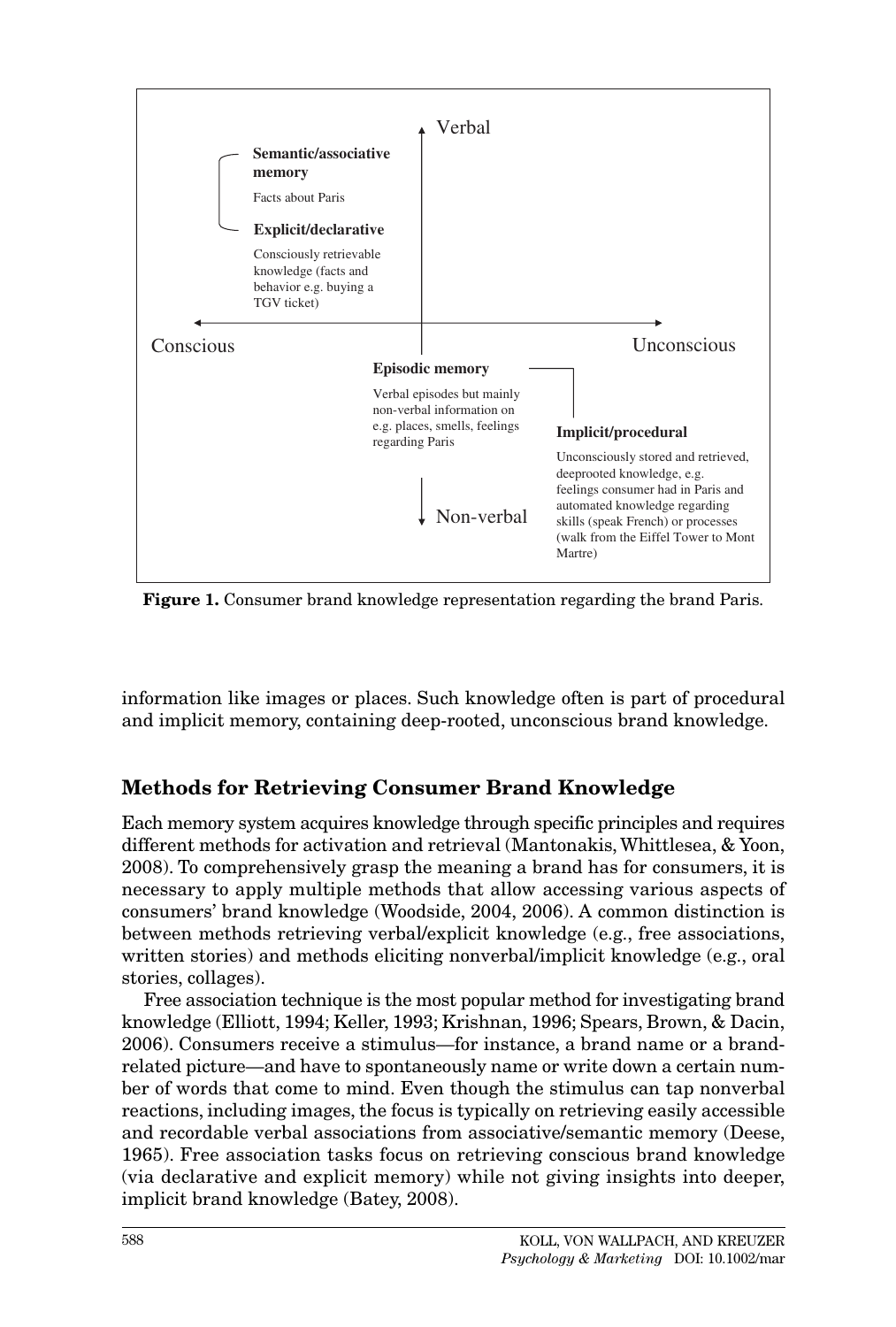Advancing to less easily accessible levels of brand knowledge (i.e., unconscious, nonverbal knowledge) requires additional research methods. One way to retrieve these knowledge aspects is via stories that provide deep understanding of consumer psychology (Escalas & Stern, 2003; Holt, 2004). Research shows that people think narratively (Bruner, 1991; Woodside, Sood, & Miller, 2008); therefore, consumers may store much brand-related information episodically in the form of stories. The most natural way to access this type of knowledge is by asking people to reproduce these stories. Knowledge retrieval predominantly taps verbal knowledge—especially if consumers reproduce their stories in writing. Oral storytelling, however, allows investigating both verbal and nonverbal brand knowledge representations, as consumers might underline their verbal accounts with nonverbal expressions (such as sounds or gestures). Storytelling gives researchers access to a broad array of unconscious consumer brand knowledge from episodic and implicit/procedural memory.

While offering some undeniable advantages compared to free association techniques, storytelling does not uncover the whole breadth of brand knowledge representations. Consumers have thoughts, desires, feelings, emotions, experiences, and fancies with regard to brands they cannot articulate in stories because they are either "too vague, too complex, or too intense for ordinary speech" (Siegelman, 1990, p. 7) or even unconscious (Plutchik, 1993). This requires research methods that "engage people in ways that enable them to bring unconscious states to a level of awareness" (Zaltman, 1997, p. 427). One way to uncover such deep thoughts, emotions, metaphors, and unconscious thinking is via projective techniques (e.g., Barner, 2008; Costa et al., 2003; Donoghue, 2000; Hofstede et al., 2007; Zaltman & Coulter, 1995; Zaltman, 1997; Zaltman & Zaltman, 2008). Articulating emotions such as joy, sadness, or anxiety can be difficult for individuals. Projective techniques detect this information indirectly without making consumers uncomfortable. For instance, asking consumers to describe which animal best represents the brand and why is a powerful metaphor to uncover unconscious thinking about brands, for example, to tag brand personality (Woodside, 2004). Another way to access this type of information is via pictures or images (Blümelhuber, 2004; Zaltman, 1997).A major part of consumer brand knowledge and thoughts are image- rather than word-based (Damasio, 1994; Kosslyn, 1994; Zaltman & Coulter, 1995). As in storytelling, consumers should have an opportunity to represent brand-related information in a format similar to their mental representations. Collage technique is one way to align the research process with the mental state in which brand representation occurs. Collages are an expressive projective technique asking consumers to elaborate their ideas about brands, consumption motives, or product usage (Kirchmair, 2007) by combining different materials, forms, or pictures to create a new whole flexible composition. Collages support spontaneity, fantasy, and creative and metaphorical thinking and trigger new and hidden thoughts, emotions, and associations through transformation, reordering, and reassembling of the component images (Davis & Butler-Kisber, 1999). As consumers rethink and rearrange their initial idea to assemble the collage, cognitive processes activate implicit or unconscious knowledge as well as unexpected new associations with the brand (Davis & Butler-Kisber, 1999). Collages support the expression of a variation of internal brand knowledge representations by allowing consumers to retrieve nonverbal and verbal thoughts (Zaltman & Coulter, 1995). Additionally, in contrast to other image-based techniques (such as asking consumers to draw a brand-related picture), collage-creation does not require artistic skills.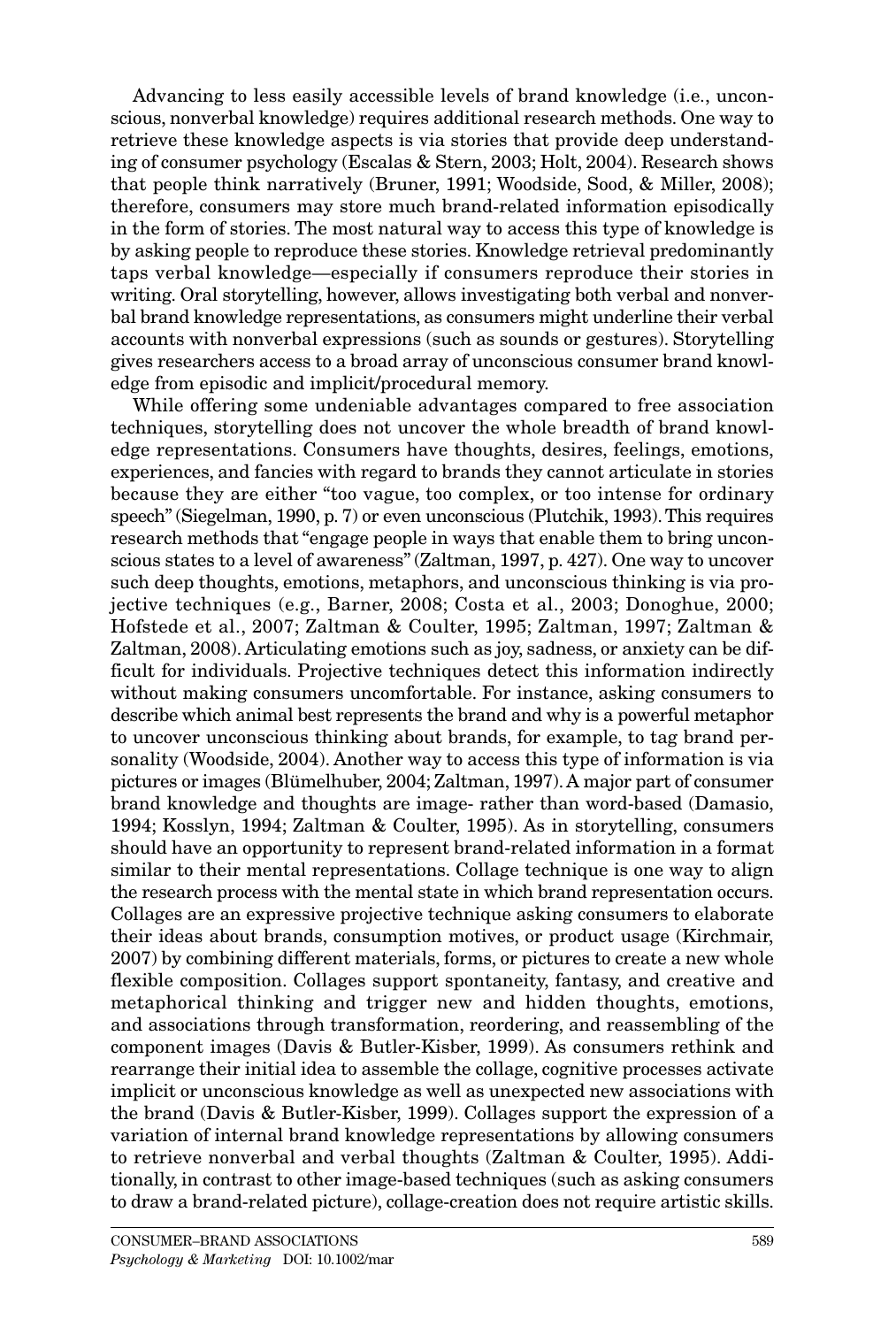#### **EMPIRICAL STUDY**

The previous section introduced different types of brand knowledge and methods to access them. The empirical part of this study compares brand knowledge that each of these methods retrieves in an exploratory setting. The focal brand is a major player in the sports industry. Informants (an interdisciplinary student sample aged 20–26) had to participate in three sessions with five- to seven-day breaks between each session. In each session the stimulus consisted of a picture of a product of the focal brand in a typical usage situation (a shot of a runner's leg wearing running shoes from the focal brand). After seeing the stimulus, respondents had to (1) elicit up to ten verbal associations, (2) write down a story that came to mind when thinking about the brand, and (3) create a collage representing the brand.

This is the exact description of the task provided with the stimulus picture in each of the three sessions: (1) Please write down your thoughts (one per space provided) when you think of the Brand XYZ. (2) Please think of the Brand XYZ. Write down a short story (based on your own experience or imagination) that comes to mind. (3) Please create a collage that expresses what you think about the Brand XYZ by using the provided material.

Informants had to perform the first two tasks online (in a controlled classroom setting); for the final collage task they had one hour and some 100 magazines on display in the experiment room to create an A2-sized collage  $(420 \times 594$  mm;  $16.5'' \times 23.4'$ ). The sample size was 61 respondents for the first two tasks and a random subset of 31 students for the final task. The other 30 informants had to create a collage using a different stimulus. Completion of two collages is arduous and probably affects either result. Still, much experimental and exploratory work relies on sample sizes of this order (Cook & Campbell, 1979). Informants received cash compensation  $(\in 30.00)$  for their participation. Respondents seemed at ease with completing the tasks; however, 3 out of the 61 stories were descriptions of the brand rather than personal experiences with the brand.

In order to make the results of the various methods comparable, the study included creating a codebook relying on a subsample of responses in each experimental setting. Two research assistants independently coded all brand knowledge aspects. For the free association technique they used one code for each association consumers elicited, for the story one code for each fragment of the story, and for the collage one or several codes for each (adjoining group of) picture(s). While these codes cover all brand knowledge aspects of each task, the study also considered the stories' main setting, key protagonists, and tone. For the collage, respondents had to provide a short explanation of each chosen picture to help understanding of their meaning. Inter-coder agreement was 92% for the free association task, 86% for the contents of the story, and 91% for the elements of the collage. The two research assistants and one of the authors resolved disagreements through discussion. Figure 2 shows brand knowledge from one informant elicited by each technique and the respective coding of knowledge elements.

The study reports and compares brand knowledge by evaluating: (1) breadth and concentration of brand knowledge (operationalized via the number of codes necessary to cover all knowledge elements and their cumulative frequency distribution); (2) overlap of specific knowledge elements between methods; and (3) actual brand knowledge.The analysis compares aggregate (across-informant) brand knowledge and does not focus on (within-informant) consistency of knowledge.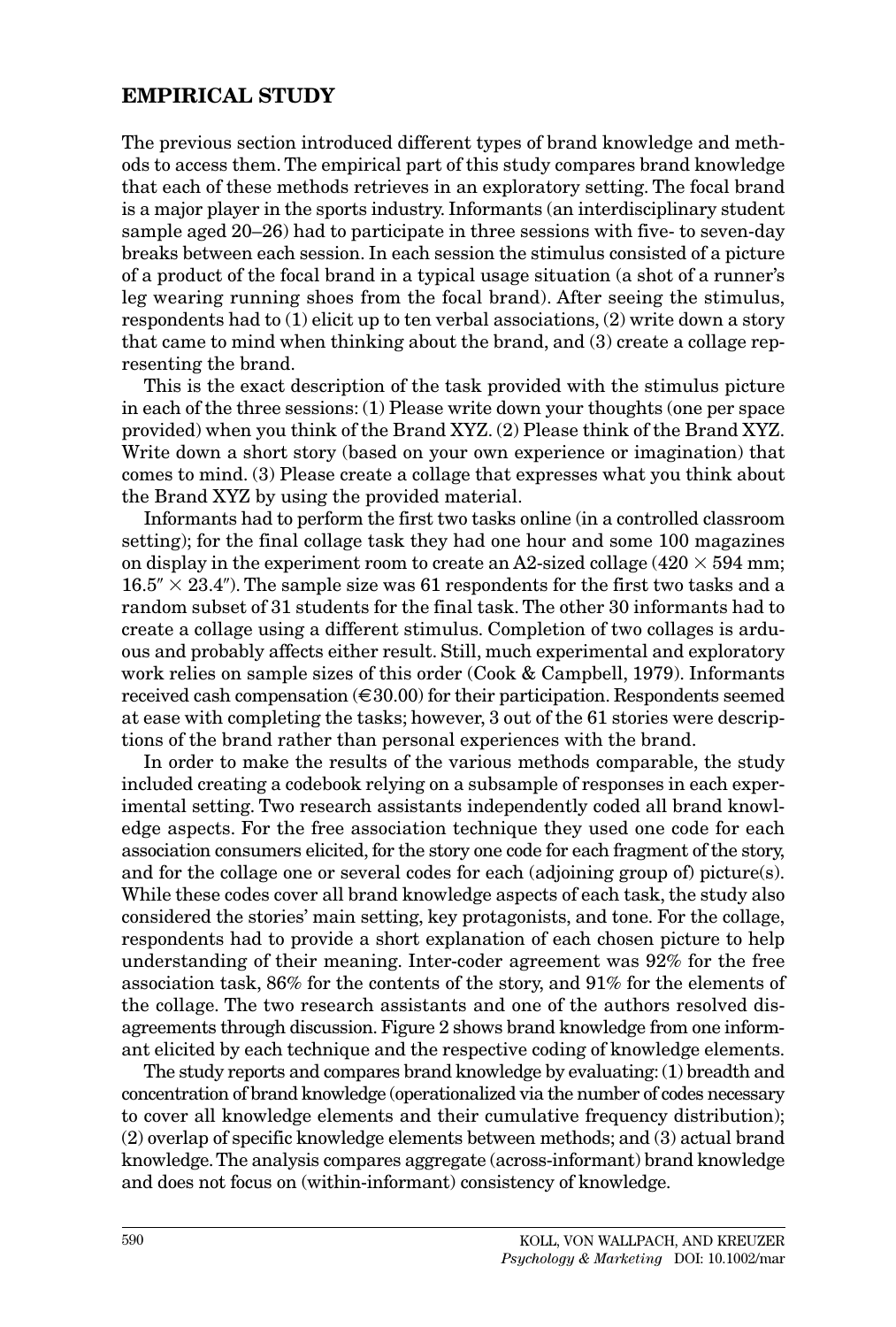

**Figure 2.** Consumer–brand association of informant "Joe" elicited by each technique.

# **Breadth and Concentration**

The average number of knowledge elements retrieved from informants by each method varied substantially (see Table 1). Not surprisingly, given the nature and allotted time period, the average collage contained three times as many brand knowledge elements as the average number of verbal expressions elicited in the free association task. The stories contain slightly more elements than the free association task. The collage task (or the brand in question) motivated all respondents to elicit a large number of knowledge elements: No respondent retrieved fewer than 11 elements in the piece of art. In terms of the breadth of knowledge each method reproduces, both the collages and the stories elicited a higher variety of knowledge elements than the free association technique.

Typically, brand managers rely on the most important aspects of brand knowledge and often use frequency to assess importance (Creswell, 1998). The percentage of all elements the five most frequently mentioned codes uncover ranged between 29% (collage) and 35% (free associations), while the top 30 elements cover some 80 to 90%, respectively. Ten associations make up around 50 percent of knowledge elements, respectively.

## **Overlap of Content**

Collages and storytelling reveal both a larger number of knowledge elements per respondent and a larger variety of knowledge. If (1) collages and storytelling cover all aspects not retrieved by the free association task and (2) the additional elements the two techniques tap are similar, economic considerations might justify the use of one of these two approaches only. Figure 3a shows to what extent different methods tap specific knowledge elements.The 57, 73, and 70 knowledge elements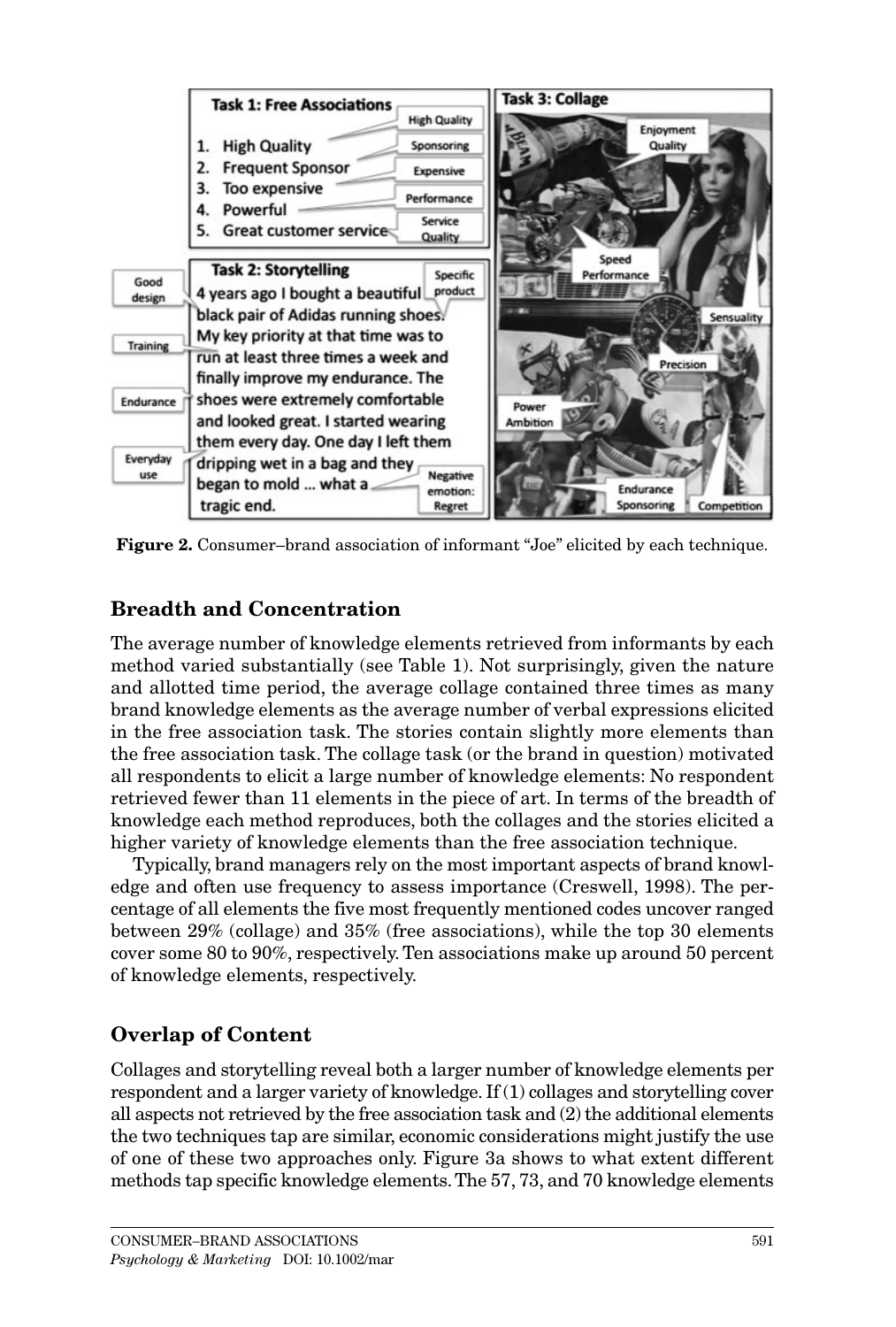|                                        | Free Association<br>Task | Storytelling | Collage |
|----------------------------------------|--------------------------|--------------|---------|
| Sample size                            | 61                       | 61           | 31      |
| Different knowledge elements uncovered | 57                       | 73           | 70      |
| Total knowledge elements uncovered     | 373                      | 517          | 611     |
| Elements per informant                 |                          |              |         |
| Average                                | 6.1                      | 8.5          | 19.7    |
| High                                   | 10                       | 19           | 38      |
| Low                                    | 5                        | 3            | 11      |
| % of knowledge elements uncovered by   |                          |              |         |
| Top 5 Elements                         | 35                       | 34           | 29      |
| Top 10 Elements                        | 54                       | 49           | 48      |
| Top 30 Elements                        | 90                       | 83           | 87      |
| Elements needed to cover               |                          |              |         |
| 50% of total brand knowledge           | 9                        | 10           | 11      |
| 75% of total brand knowledge           | 18                       | 25           | 22      |
| 90% of total brand knowledge           | 30                       | 43           | 37      |

#### **Table 1. Breadth and Concentration of Brand Knowledge.**

each method uncovers result in a total of 92 different elements. Of these, 39 (42%) turn up for each method, while 30 (32%) are unique to one of the three methods with stories showing the highest number of unique elements: 18% of all knowledge elements storytelling retrieved are not present for the other methods, compared to 12% for free association and 14% for collages.



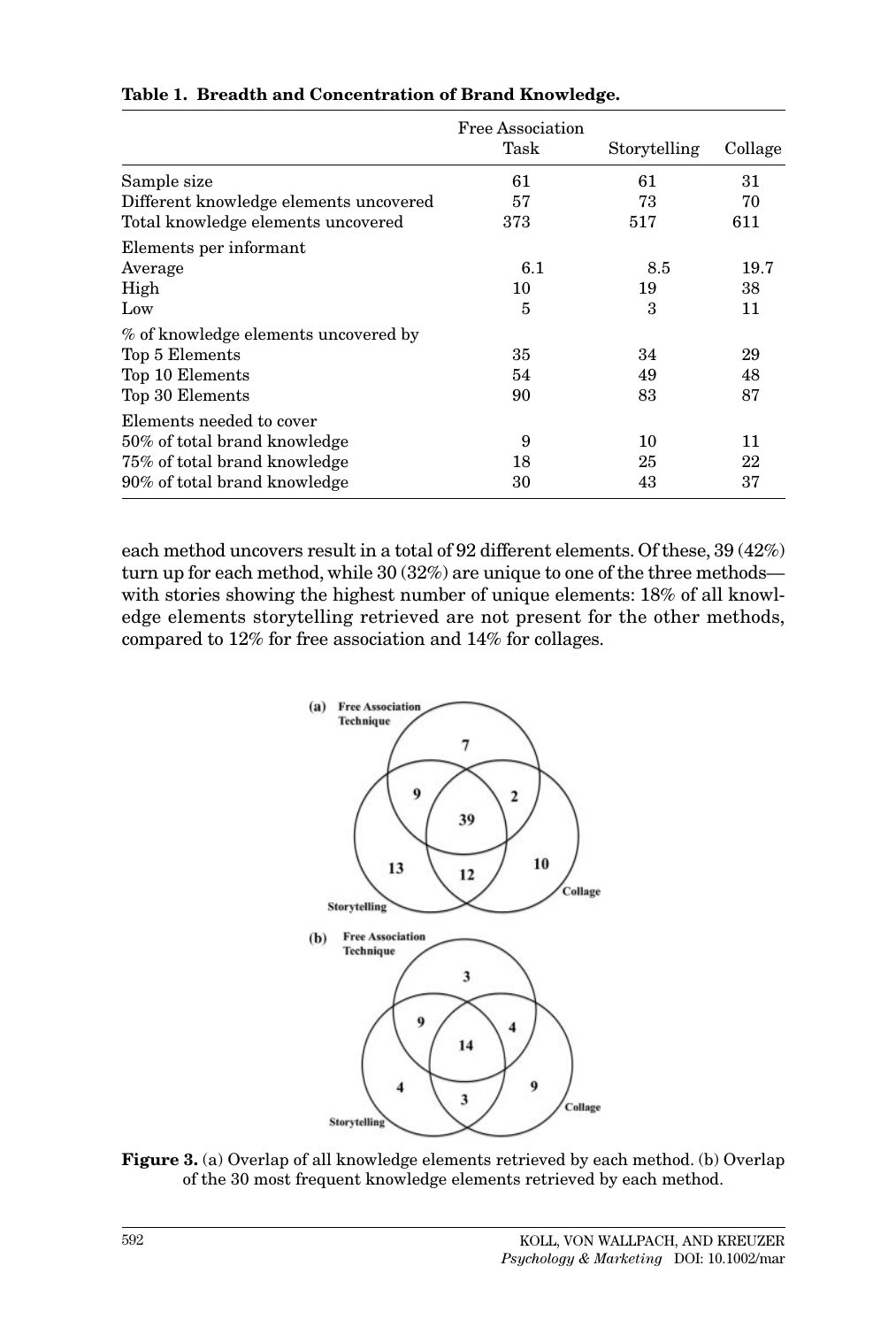Management typically pays more attention to brand knowledge that is frequent than brand knowledge that is rare (Dacin & Brown, 2006; Keller, 1993). Therefore, Figure 3b only considers the 30 most frequent elements each method elicits. A higher overlap in Figure 3b relative to Figure 3a implies that frequent knowledge elements are more consistent across methods than less frequent ones. The results partly support this notion:  $14$  of the top  $30 \ (47%)$  elements each method taps are identical—slightly more than the 42% when taking into account all associations—and only 10 percent (13%) of the elements are unique for the free association (storytelling) approach. The stronger overlap between free association and storytelling than between the other techniques potentially results from the verbal (as opposed to visual) nature of tapping knowledge. In contrast, 30% of the elements the collage uncovers are not among the top 30 of the other two techniques. Indeed, the most frequent element in the collages is not among the top 30 elements in storytelling. This element relates to less common sport activities that informants are unlikely to perform themselves. However, these sport activities are frequent targets of sponsoring activities due to their attractiveness for passive consumption. Collages hence uncover knowledge elements that may remain undetected through the other two methods.

## **Nature of Brand Knowledge**

Finally, this section compares which aspects of brand knowledge each method taps. Amending Keller's (1993) classification of brand knowledge, this study distinguishes between the following groups (in parentheses, the amendments): price, packaging (and distribution), user imagery (both positive and negative), usage imagery, functional benefits, experiential benefits, symbolic benefits, attitudes (facts about the brand, advertising-related knowledge, sponsoring-related knowledge, competitive aspects, and product names/attributes). Examples of brand knowledge amendments respectively are: Sports Experts (a prominent sports retailer, for distribution), cool people (positive user imagery), vain people (negative user imagery), the city where the headquarters are located (facts), the company slogan (communication via advertising), an athlete the company sponsors (communication via sponsoring), same as XYZ (competitive aspects), and running shoes (product). Table 2 shows the distribution of brand knowledge (elements) each method retrieves with respect to this classification.

Usage imagery–related knowledge elements are prominent outcomes in all methods. These mostly relate to sports consumers mentioned, although the frequency of specific sports differs. Running (the sport the stimulus shows) is more prominent in stories that tap episodic and procedural knowledge, while other sports (which the organization sponsors heavily, but respondents are unlikely to perform) more frequently surface with the two other methods. Experiential benefits (e.g., the contribution of the brand to one's performance and outcomes like fitness or health) and product features are frequent knowledge elements all three methods elicit.

No method uncovered much knowledge relating to price, packaging (distribution), negative user imagery, symbolic benefits, attitudes, and competitors. This finding may be due to the methods themselves or the brand in question. For brands that feature price or competition as prominent parts of their desired positioning, these elements may appear more strongly. Brands with a partisan followership (e.g., the Hummer or a political party) may also elicit more competitive aspects and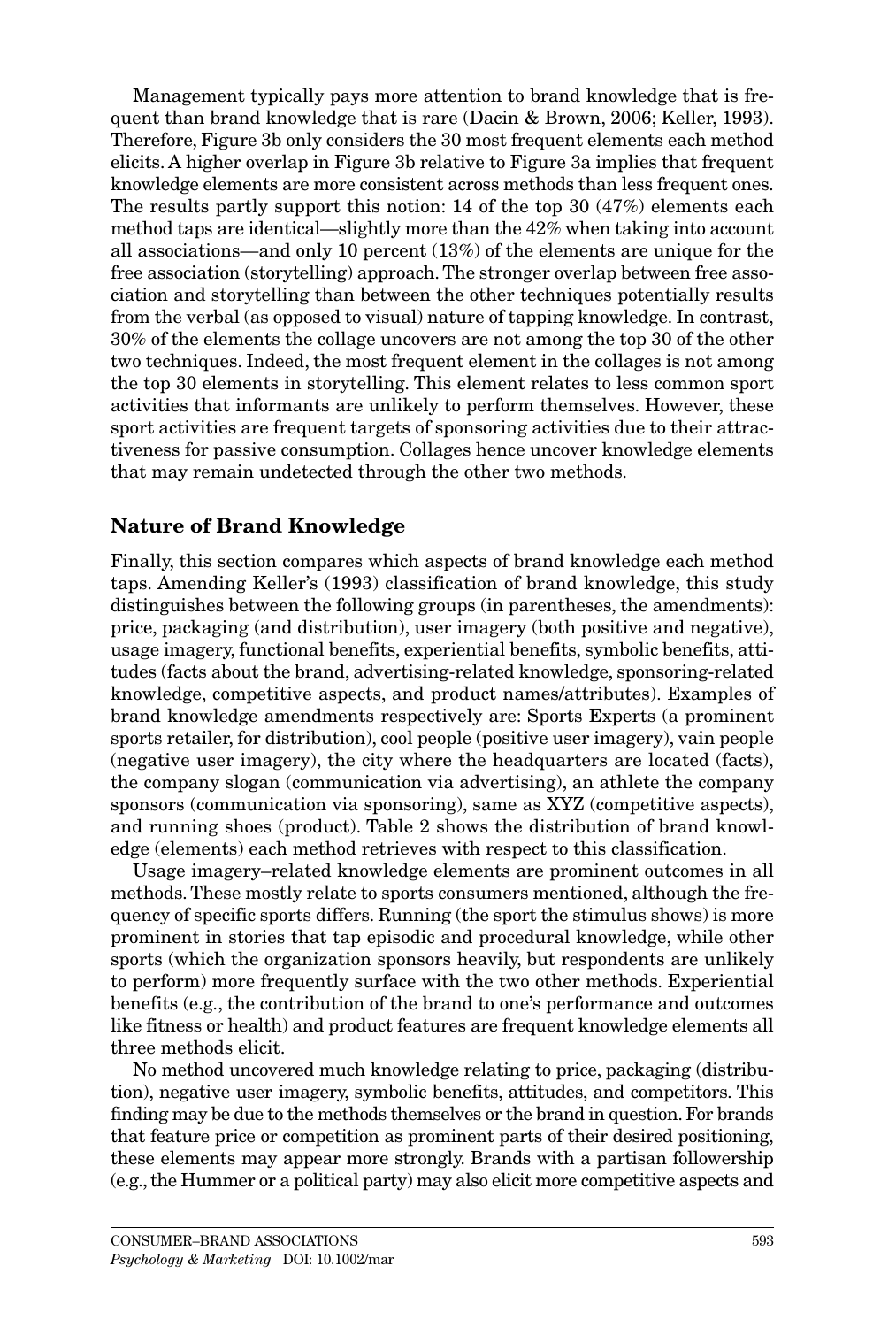| Knowledge Aspect             | Free Association Task | Storytelling | Collage |  |
|------------------------------|-----------------------|--------------|---------|--|
| Price                        | 3%                    | $4\%$        | $1\%$   |  |
| Packaging and distribution   | $1\%$                 | $1\%$        | $0\%$   |  |
| User imagery positive        | $1\%$                 | $4\%$        | 14%     |  |
| User imagery negative        | $1\%$                 | $1\%$        | $0\%$   |  |
| Usage imagery                | $18\%$                | 20%          | 22%     |  |
| Functional benefits          | 10%                   | 11%          | 5%      |  |
| <b>Experiential benefits</b> | 17%                   | 18%          | 18%     |  |
| Symbolic benefits            | $1\%$                 | 3%           | $3\%$   |  |
| Attitudes                    | $0\%$                 | $0\%$        | $1\%$   |  |
| Facts                        | 12%                   | 9%           | 5%      |  |
| Advertising-related          | 10%                   | $2\%$        | $4\%$   |  |
| Sponsoring-related           | 6%                    | $4\%$        | 12%     |  |
| Competitors                  | $2\%$                 | 3%           | $1\%$   |  |
| Product                      | 17%                   | $20\%$       | $13\%$  |  |

|  | Table 2. Distribution of Brand Knowledge Retrieved by Method. |  |  |  |  |
|--|---------------------------------------------------------------|--|--|--|--|
|--|---------------------------------------------------------------|--|--|--|--|

negative user stereotypes. With respect to symbolic benefits and attitudes, both the data collection for the stories (i.e., in writing) and the coding of the collage (i.e., using only the visual elements of the collage) explains the lack of these aspects. A face-to-face interview or "member check" (Woodside, 2006, p. 259), that is, an explanation of the collage content by the creator, might reveal brand attitudes and subjective meanings of the collage and allow advancing to deeper, unconscious levels of consumer memory (Batey, 2008; Bruner, 1991; Woodside, 2006).

The methods lead to significant deviations with respect to these classes of brand knowledge: functional benefits, facts, positive user imagery, and both communication aspects. Free association reveals more associative/semantic knowledge related to facts (e.g., the company's history, size) and advertising-related knowledge (e.g., verbal descriptions of the logo). Easy retrieval and simple verbal reproduction of these elements help their prominence in free association tasks (Deese, 1965). Functional benefits (e.g., the quality of the products, specific technical attributes) are more frequent in free association and storytelling than in collages. Respondents may have an easier time reproducing functional elements verbally than finding pictures in magazines they deem suitable to represent these aspects. Stories allow the retrieval of episodic and procedural memory, such as personal experiences with the brand relating to functional benefits (e.g. durability, comfort or style). Storytelling less likely taps sponsoring-related knowledge because sponsoring does not relate to personal experience, whereas free associations contain sponsored athletes if prominent enough. Also, collages focus on sponsoring activities because the task exposes consumers to magazines potentially containing pictures with athletes using the brand.

#### **DISCUSSION AND MANAGERIAL IMPLICATIONS**

This study provides ample evidence that method impacts consumer brand knowledge retrieval. Not only the amount of knowledge, but also the nature of knowledge differs, leading to the conclusion that a multi-method approach can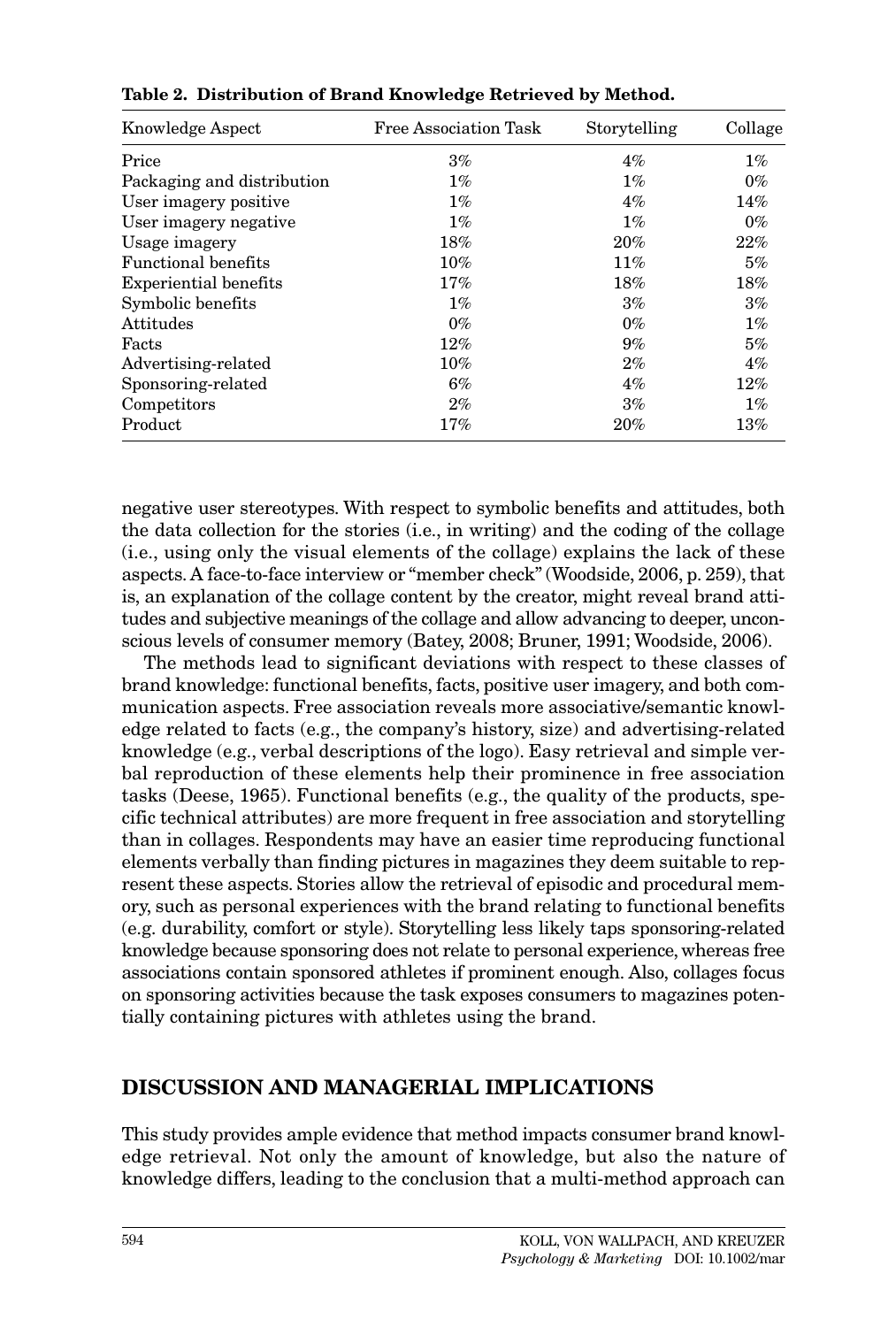provide more thorough understanding of consumer brand knowledge than a single-method approach. However, typical constraints in marketing research (e.g., time, money) and divergent objectives of brand understanding (e.g., monitoring, competitive tracking) impact the feasibility of a multi-method approach. Based on the issues raised in the introduction, the next part weighs the merits of a multiple- versus single-method approach.

## **1. Breadth of Knowledge: How Much and What Type of Knowledge Is Reproduced?**

Collage-creation is the method that generates the largest number of elements per respondent. The richness of collages varies with the time respondents have to complete the task, the material they have at their disposition, and the location where the respondents create the collage. Informants may enjoy browsing magazines and typically will only participate if they are not under time pressure. In contrast, the free association task does not address the creative potential of respondents and, as part of a questionnaire, provides little incentive to spend a long time finishing the task. In this study, the storytelling part was computer-administered, without probing specific aspects of the story. In a faceto-face setting, this method may easily reach or surpass the richness of knowledge collages tap. Interviewing informants after completing the collage results in more in-depth information about the various parts of the collage, often adding personal experiences of the creator. A combination of collages with the interviewer probing for each collage element may therefore be the method to choose when breadth of knowledge is desirable.

The nature of the brand and the respondent's product class and brand involvement bears on the willingness to participate in each method and the richness of the information the procedure provides. Experiential brands (i.e., those brands respondents interact with more frequently and longer) may add relevance to the storytelling and collage creation tasks. For example, most people may be able to tell a story or create a collage about the car or holiday destination brand they desire/own/remember, but may consider these tasks overwhelming if the brand is a household cleaning product or the average grocery product. High involvement with the category or the brand in question will render the task more relevant and interesting and lead to more insightful results. However, if informants have difficulties in reproducing brand knowledge irrespective of method, brand managers may also be able to draw certain conclusions.

## **2. Knowledge Origin: Does the Technique Help Brand Management Understand Why Stakeholders Know What They Know?**

Most respondent accounts resulting from the storytelling task are personal experiences. Informants often even include an explanation of why they elicit certain aspects of the brand. This added value is also within reach when probing for the contents of the collage. Therefore, if the focus of the investigation is why consumers know what they know (and many consumers may only unconsciously be aware of that), then free association may be least suitable, as the researchers have to guess why informants elicit certain aspects of brand knowledge. For some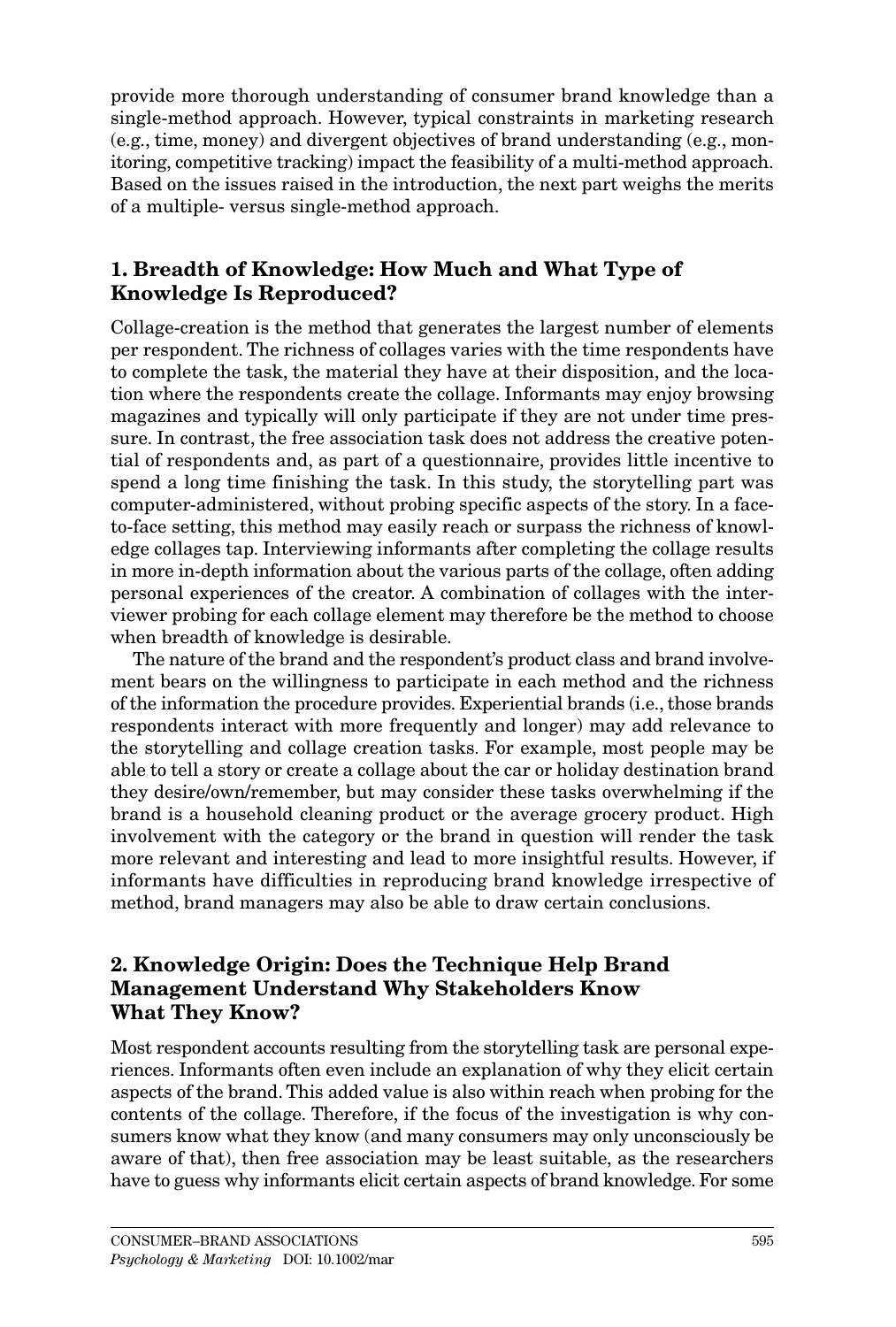aspects, such as product features or advertising slogans, such reasoning may be obvious, but not for others, such as user imagery related aspects. The representation of a brand in the mind results from an accumulation of experiences across touch points over time (Lindstrom, 2005; von Wallpach & Koll, 2007a), a process the respondent cannot sensibly reconstruct. Still, as part of a story relying on personal experience (Flanagan, 1954) or when explaining the meaning projected onto a collage, marketers can infer which consumer–brand touch points carry importance in building knowledge.

Such information is likely more relevant for companies that spend significant resources in maintaining a large number of touch points (e.g., sales channels, information channels) with consumers as opposed to a company using a single sales channel with limited advertising or information activities. Also, brands that motivate consumers to engage strongly in co-creation of brand meaning (Muniz & O'Guinn, 2001) should know what part and which aspects of brand knowledge company-controlled versus consumer-initiated activities create.

#### **3. Diagnostic Potential: Do Results Inform About the Relationship Between the Brand and the Consumer?**

Along the same line of reasoning, story- and collage-creation lend themselves more to understanding unconscious information regarding the bond between consumers and brands. Storytelling has been widely used to better understand consumer/customer–brand relationships (Adaval & Wyer, 1998; Fournier, 1998; Woodside & Wilson, 2000), although administration via PC is less likely to uncover much in terms of unconscious emotional bonds than a face-to-face setting. This study fails to elicit highly unconscious, emotional consumer accounts in the storytelling phase, whereas probing and personal interaction will ease such elicitation. To understand how a person relates with the brand, collagecreation is not sufficient. Only after probing why informants choose and combine certain visual images researchers (and maybe even informants themselves) can understand the collage's meaning. Free association performs weakly on this criterion: Time and space restrictions respondents face render in-depth recreation of brand–person relationships unlikely. In addition, associations are indexical; that is, the meaning respondents ascribe to a term depends on the situation they envision and is difficult to infer (Creswell, 1998). Large-scale surveys often employ scales measuring trust, importance, or sympathy of the brand to tap such aspects.

This criterion applies more strongly to players in industries/categories where strong ties between consumers and brands are more frequent. For example, many consumers develop close, almost fanatic relationships with their car, PC, or fashion choice, whereas such relationships are less common in household care categories. Depending on the intimacy of brand–consumer relationships in the focal industry, some brands may perceive free association as sufficient when evaluating this criterion. Brand knowledge also shapes the relationship with other stakeholders. Internal branding emphasizes the importance of the corporate brand as a source of employee commitment (Burmann & Zeplin, 2005). Organizations should therefore strive to understand which aspects of brand knowledge (resulting from which employee-relevant touch points) lead to high/low levels of employee commitment.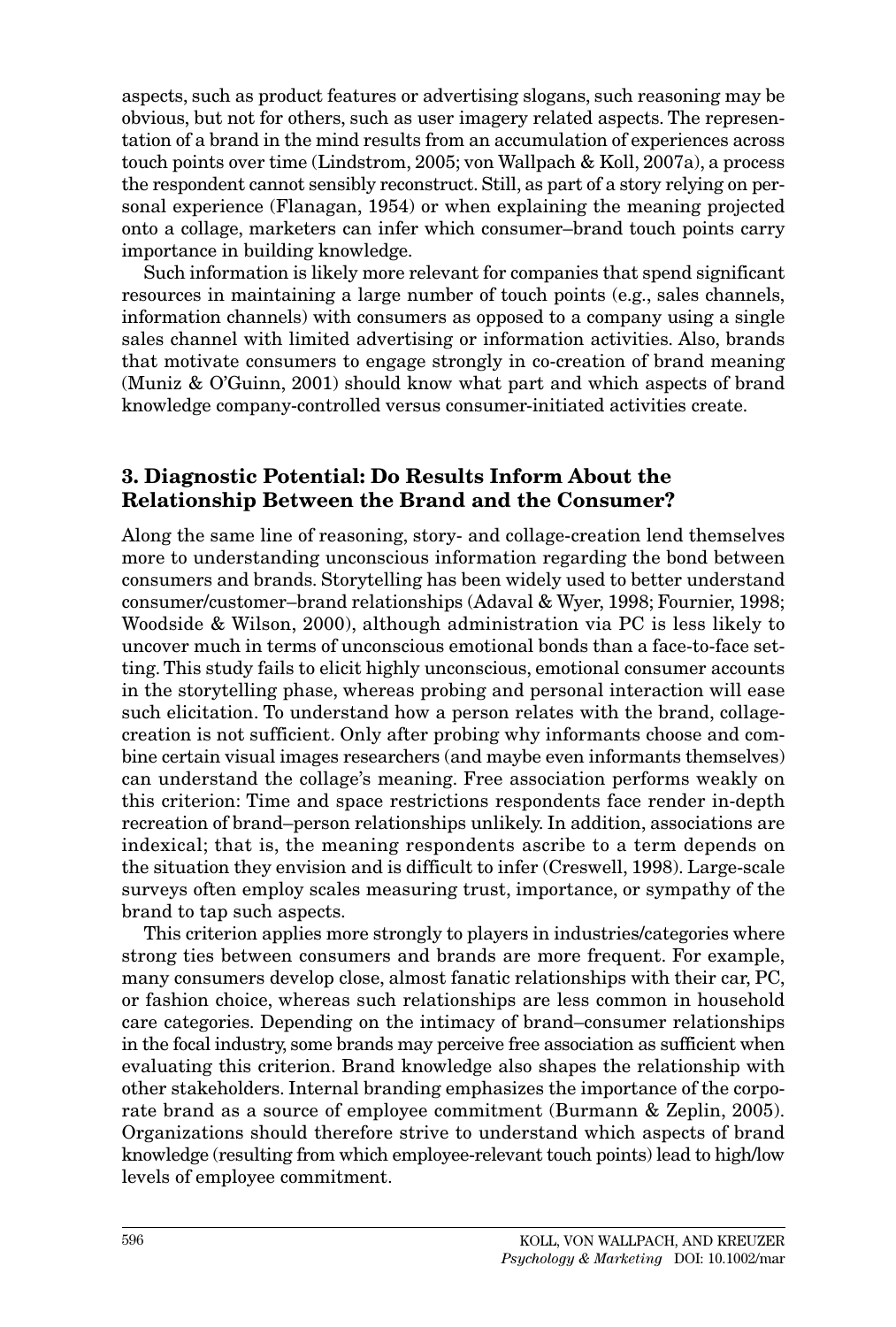## **4. Therapeutic Potential: How Actionable Are the Results? Do They Provide Management with a Clear Guideline of Which Brand-Related Activities to Initiate or to Continue?**

Each of these methods has potential to guide managerial action. The specific guidance each provides varies. Associations resulting from free association tasks are classifiable according to their valence (Krishnan, 1996), type of association (Keller, 1993), fit with an organization's desired image (Dacin & Brown, 2006; von Wallpach & Koll, 2007b), or their potential to harm the organization. If a brand aiming for a certain lifestyle positioning elicits unwanted (i.e., not compatible with brand identity), unfavorable, or mostly functional associations, management may conclude that past actions were not successful and need reevaluation. Mostly favorable, desirable associations (e.g., mainly consisting of certain user imagery) may indicate effective brand management. The knowledge that stories and collages retrieve may be more insightful and potentially more specific in uncovering weak spots. However, management often disregards discomforting news and only pays attention if the evidence is overwhelming (March & Simon, 1958). Therefore, evidence coming from large sample surveys using free association tasks may be less specific, but more impactful. The impact that stories and collages have on changes in brand management efforts depends on management's belief in these methods and the personal repercussions that changes will bring.

## **5. Resource Intensity: How Demanding Is Data Collection, Evaluation, and Interpretation for Each Technique in Terms of Costs, Time, and Expertise?**

Keeping sample size and geographic coverage constant, free association is the least resource-intensive method of the three. Both the time respondents need to complete the task and the resources analysis and interpretation require are significantly lower than for the other two methods. Rarely will a study administer collages and storytelling tasks to large samples with the idea of drawing conclusions representative for a specific population. More likely, management applies these methods to gain a thick description (Glaser & Strauss, 1967) of the brand and purposefully uses a biased sample consisting of, for example, heavy, lost, or highly involved consumers. For free association, data collection options include face-to-face, paper-and-pencil, phone, or online options, whereas the benefits of storytelling are limited in non-personal settings. Personal interviews including a storytelling exercise or discussion about a collage require knowledgeable interviewers. Finally, need and scope for interpretation are lower for free association, hence demanding less time and less qualified researchers relative to the other two methods.

## **6. Comparability: How Easy and Meaningful Is Comparison of Results over Time and Across Markets?**

In order to present free association task results, studies typically summarize frequencies of specific associations, their valence (Spears, Brown, & Dacin, 2006), and the average position at which an association occurs in the retrieval process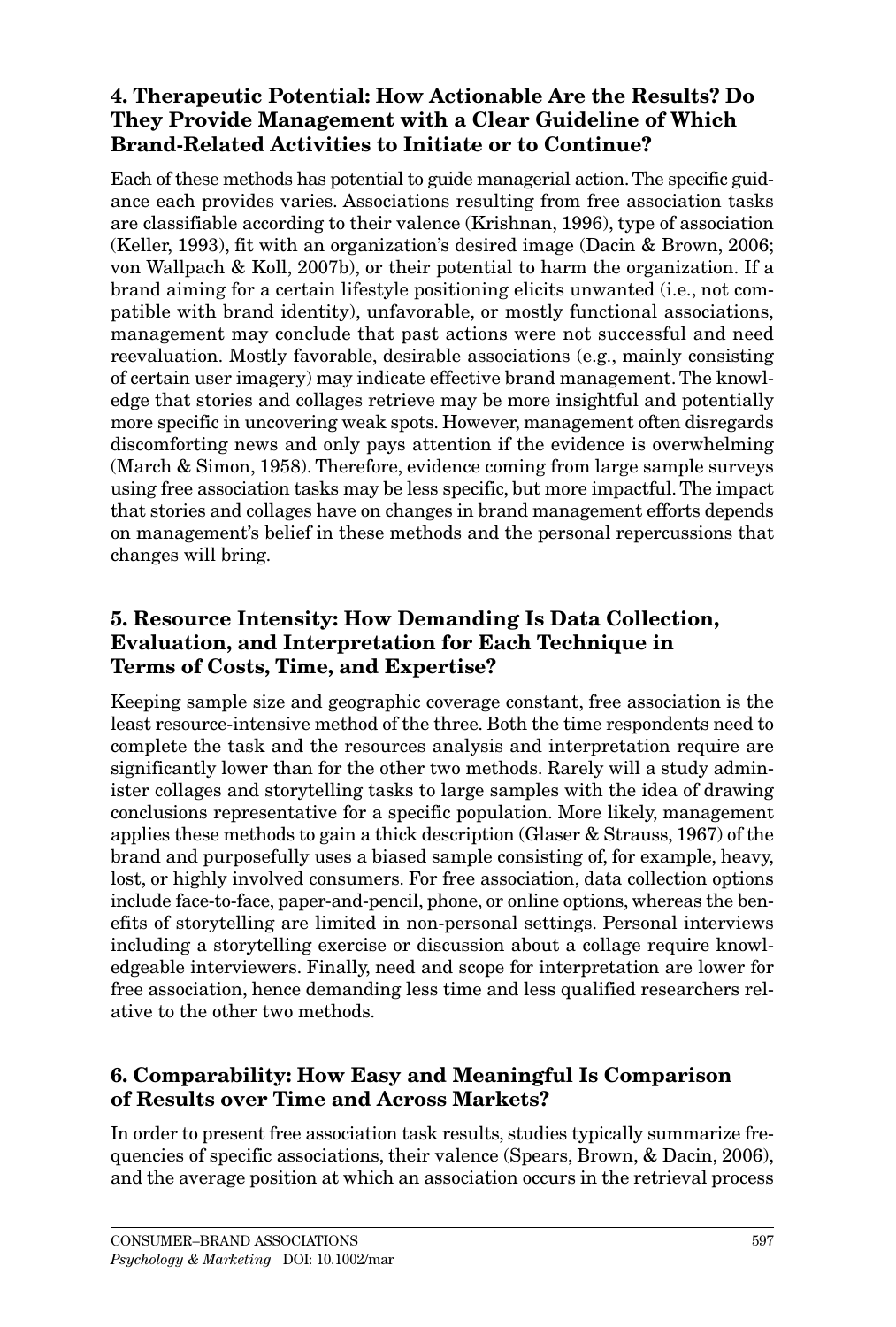(Vergès, 1992; Vergès & Bastounis, 2001). Tracking these numbers over time and assessing whether specific associations have become more or less frequent, favorable, or prominent is relatively straightforward. Such comparisons do not lend themselves as clearly to storytelling and collage: The collage's look depends on the set of pictures available to the collage creator, and the composition of the picture does not tell the same about the importance of knowledge aspects as the order in the free association approach. Storytelling comparisons may, in addition to the specific content of the story, focus on changes in tone (positive vs. negative), changes in setting (e.g., childhood memory, imagination, geographic location, competitor presence), or changes in the protagonists of the story. If the objective is brand tracking over time, possibly involving multiple geographic markets, the free association task is the most advisable method, eventually in combination with one of the other methods for gaining more in-depth understanding of the results.

## **7. Competitive Information: How Suitable Is Each Technique to Assess Brand Differentiation?**

When evaluating the results of this empirical study, direct references to competitors are rare in the free association and collage methods, and more frequent in storytelling. The collage task may even counter the objective of uncovering competitive information, as respondents may specifically search for pictures that contain the focal brand (if it is as prominent as the one in this study). In the stories, a few experiences relate directly to changes in brand usage, or describe brand choice dilemmas, thereby pointing out the competitive setting of the focal brand, and partly providing key differentiation aspects. In addition to the focal brand, a study could survey both the focal and key competitor brands. In line with the arguments above, such an undertaking is certainly cheaper, simpler, quicker, and more easily interpretable (while lacking in depth and breadth) for the free association method than the other two methods.

## **LIMITATIONS AND FUTURE RESEARCH**

The analysis focuses on comparing knowledge elements each method helps to retrieve. Coding associations, elements of stories, and elements of pictures allows comparing methods with regard to the existence and frequency of codes. Clearly, this approach reduces the information stories and collages contain by neglecting, for example, the context and tone of the story, the spatial and dramatic composition of the collage, and the artist's explanation of relationships between collage elements. While reducing comparability between methods, alternative roads to interpretation such as a hermeneutic analysis focusing, for instance, on metaphors in stories (Arnold & Fischer, 1994) or a semiotic analysis of collages (Mick, 1986) would leverage the benefit of either method by providing access to more deeply rooted, embodied, and eventually unconscious knowledge.

The identification of the brand's core elements is an objective of most research on brands, that is, perceptions that remain stable across time or context and that stakeholders share (Dacin & Brown, 2006; Keller, 1993; Vergés, 1992). When applying the free association technique, frequency and position of each brand knowledge element are indicators of core elements (Vergès, 1992). So far, limited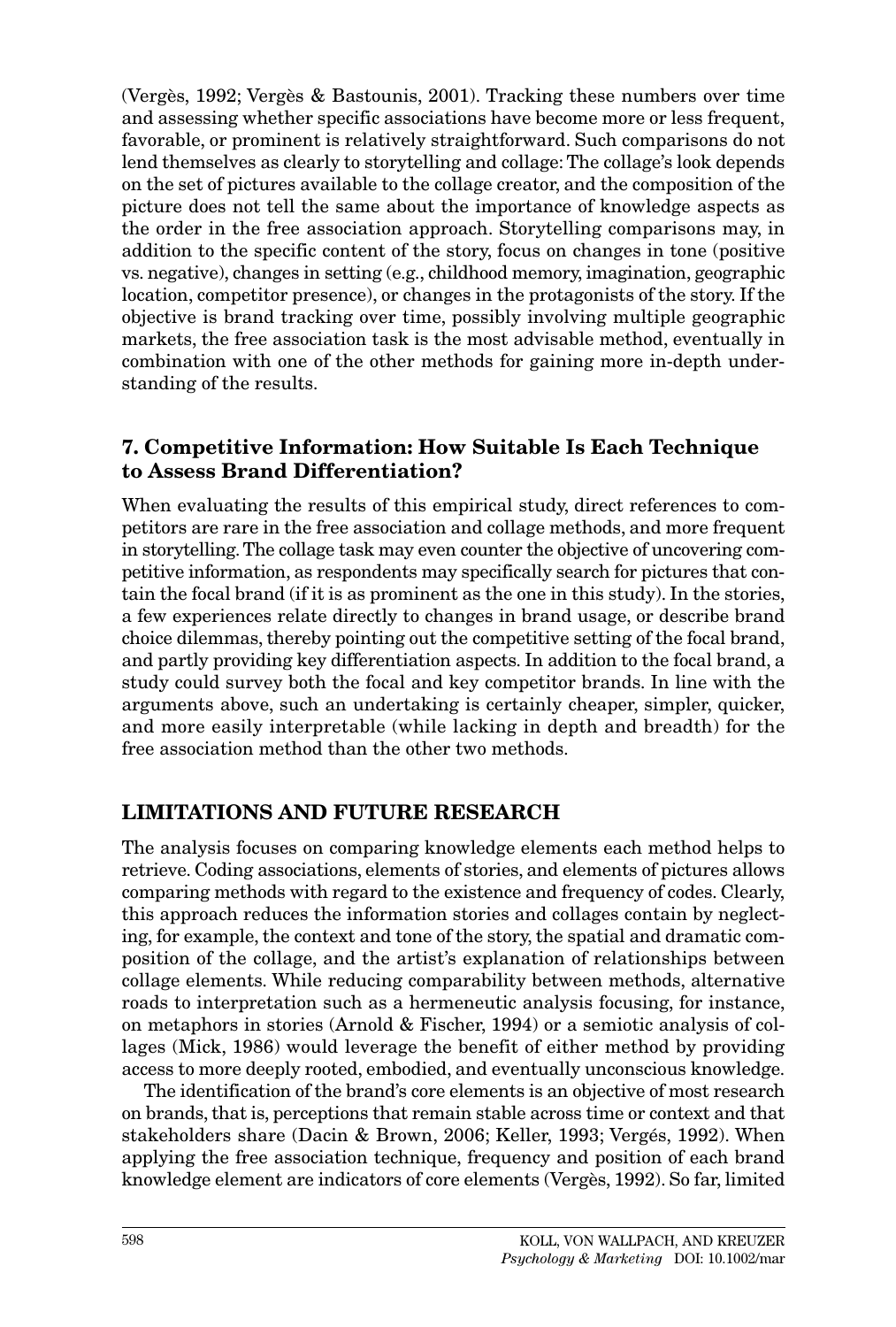research deals with brand knowledge in different contexts, with the exception of brands sold in different product categories or brand extension research (e.g., Batra & Homer, 2004; Broniarczyk & Alba, 1994; Low & Lamb, 2000; Schmitt & Dubé, 1992). For example, the brand Red Bull may elicit different associations when the stimulus is a mixed drink using the product as one ingredient as opposed to a stimulus showing one of the Red Bull sports events. To better understand the role of brand in different contexts and to infer context-independent brand elements, future research needs to employ different stimuli to elicit brand knowledge and compare the respective results. In contrast to free associations, the determination of core brand elements in stories and collages is less straightforward. If the artist interprets his collage, the perceived fit of each picture with brand is a criterion; otherwise, the position or size of the pictures may be indicators to use.A hermeneutic analysis of stories may prove useful in understanding the gist of the story and hence the brand—for instance, by identifying those elements of the story the storyteller pronounces and by detecting at which point in the story these elements appear.

This study pools data from respondents to draw conclusions about crossmethod homogeneity of results and thereby applies a quantitative perspective to making sense of qualitative data. The objective is to compare whether aggregate knowledge about a brand differs when resulting from tasks addressing different memory systems. Studying knowledge characteristics within-informant, but across-method is another potentially fruitful research avenue.

#### **REFERENCES**

- Aaker, D. A. (1991). Managing brand equity: Capitalizing on the value of a brand name. New York: Free Press.
- Aaker, D. A. (1996). Building strong brands. New York: Free Press.
- Adaval, R., & Wyer, R. S., Jr. (1998). The role of narratives in consumer information processing. Journal of Consumer Psychology, 7, 207–245.
- Agarwal, M. K., & Rao, V. R. (1996). An empirical comparison of customer-based measures of brand equity. Marketing Letters, 7, 237–247.
- Anderson, J. R., & Bower, G. H. (1973). Human associative memory. Washington, DC: Winston & Sons.
- Arnold, S. J., & Fischer, E. (1994). Hermeneutics and consumer research. Journal of Consumer Research, 21, 55–70.
- Barner, R. (2008). The dark tower: Using visual metaphors to facilitate emotional expression during organizational change. Journal of Organizational Change Management, 21, 120–137.
- Barsalou, L. W. (1999). Perceptual symbol systems. Behavioral and Brain Sciences, 22, 577–660.
- Batey, M. (2008). Brand meaning. New York: Routledge.
- Batra, R., & Homer, P. M. (2004). The situational impact of brand image beliefs. Journal of Consumer Psychology, 14, 318–330.
- Baumeister, R. F., & Newman, L. S. (1994). How stories make sense of personal experiences: Motives that shape autobiographical narratives. Personality and Social Psychology Bulletin, 20, 676–690.
- Blümelhuber, C. (2004). Visuelle Markenforschung. In M. Bruhn (Ed.), Handbuch Markenführung: Kompendium zum erfolgreichen Markenmanagement (pp. 571–590). Stuttgart: Gabler.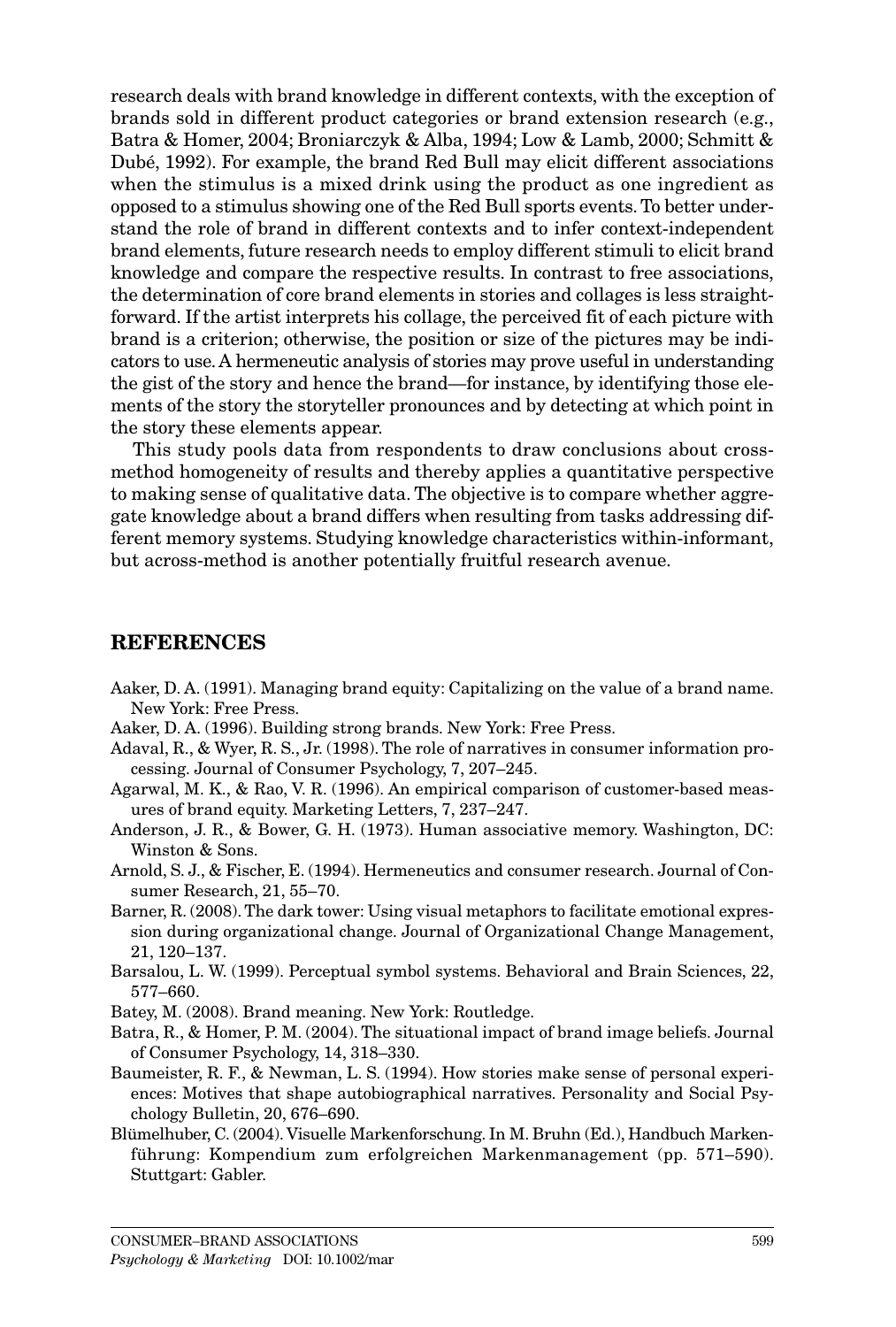- Broniarczyk, S. M., & Alba, J.W. (1994). The importance of brand in brand extension. Journal of Marketing Research, 31, 214–228.
- Bruner, J. (1991). The narrative construction of reality. Critical Inquiry, 18, 1–21.
- Burmann, C., & Zeplin, S. (2005). Building brand commitment: A behavioural approach to internal brand management. Journal of Brand Management, 12, 279–300.
- Clayton, N. S., & Dickinson, A. (1998). Episodic-like memory during cache recovery by scrub jays. Nature, 395, 272–274.
- Cobb-Walgren, C. J., Ruble, C. A., & Donthu, N. (1995). Brand equity, brand preference, and purchase intent. Journal of Advertising, 24, 25–40.
- Cohen, N. J., & Squire, L. R. (1980). Preserved learning and retention of patternanalyzing skill in amnesia: Dissociation of knowing what and knowing how. Science, 210, 207–210.
- Cook, T. D., & Campbell, D. T. (1979). Quasi-experimentation: Design and analysis issues for field settings. Boston: Houghton Mifflin.
- Costa, A. I. A., Schoolmeester, D., Dekker, M., & Jongen, W. M. F. (2003). Exploring the use of consumer collages in product design. Trends in Food Science and Technology, 14, 17–31.
- Creswell, J. W. (1998). Qualitative inquiry and research design: Choosing among five traditions. Thousand Oaks, CA: Sage Publications.
- Dacin, P. A., & Brown, T. J. (2006). Corporate branding, identity, and customer response. Journal of the Academy of Marketing Science, 34, 95–98.
- Damasio, A. R. (1994). Descartes' error. New York: G. P. Putnam's Sons.
- Davis, D., & Butler-Kisber, L. (1999). Art-based representation in qualitative research: Collages as contextualising analytical strategy. Paper presented at the Annual Meeting of the American Educational Research Association, Montreal, Quebec, Canada.
- Deese, J. (1965). The structure of associations in language and thought. Baltimore, MD: Johns Hopkins Press.
- Del Rio, A. B., Vázques, R., & Iglesias, V. (2001). The effects of brand associations on consumer response. Journal of Consumer Marketing, 18, 410–425.
- Donoghue, S. (2000). Projective techniques in consumer research. Journal of Family Ecology and Consumer Sciences, 28, 47–53.
- Elliott, R. (1994). Exploring the symbolic meaning of brands. British Journal of Management, 15, 13–19.
- Epstein, S. (1994). Integration of the cognitive and the psychodynamic unconscious. American Psychologist, 49, 709–724.
- Escalas, J. E., & Bettman, J. R. (2000). Using narratives to discern self-identity related consumer goals and motivations. In S. Ratneshwar, D. G. Mick, & C. Huffman (Eds.), The why of consumption. Contemporary perspectives on consumer motives, goals, and desires (pp. 237–259). London: Routledge.
- Escalas, J. E., & Stern, B. B. (2003). Sympathy and empathy: Emotional responses to advertising dramas. Journal of Consumer Research, 29, 566–578.
- Esch, F.-R., Langner, T., Schmitt, B. H., & Geus, P. (2006). Are brands forever? How brand knowledge and relationships affect current and future purchases. Journal of Product and Brand Management, 15, 98–105.
- Flanagan, J. C. (1954). The critical incident technique. Psychological Bulletin, 51, 327–358.
- Fournier, S. (1998). Consumers and their brands: Developing relationship theory in consumer research. Journal of Consumer Research, 24, 343–373.
- Gallagher, S. (2005). How the body shapes the mind. Oxford: Oxford University Press.
- Glaser, B. G., & Strauss, A. L. (1967). The discovery of grounded theory: Strategies for qualitative research. Chicago: Aldine.
- Graf, P., & Schacter, D. L. (1985). Implicit and explicit memory for new associations in normal and amnesic subjects. Journal of Experimental Psychology: Learning, Memory, and Cognition, 11, 501–518.
- Green, P. E., Wind, Y., & Jain, A. K. (1973). Analysing free-response data in marketing research. Journal of Marketing Research, 10, 45–52.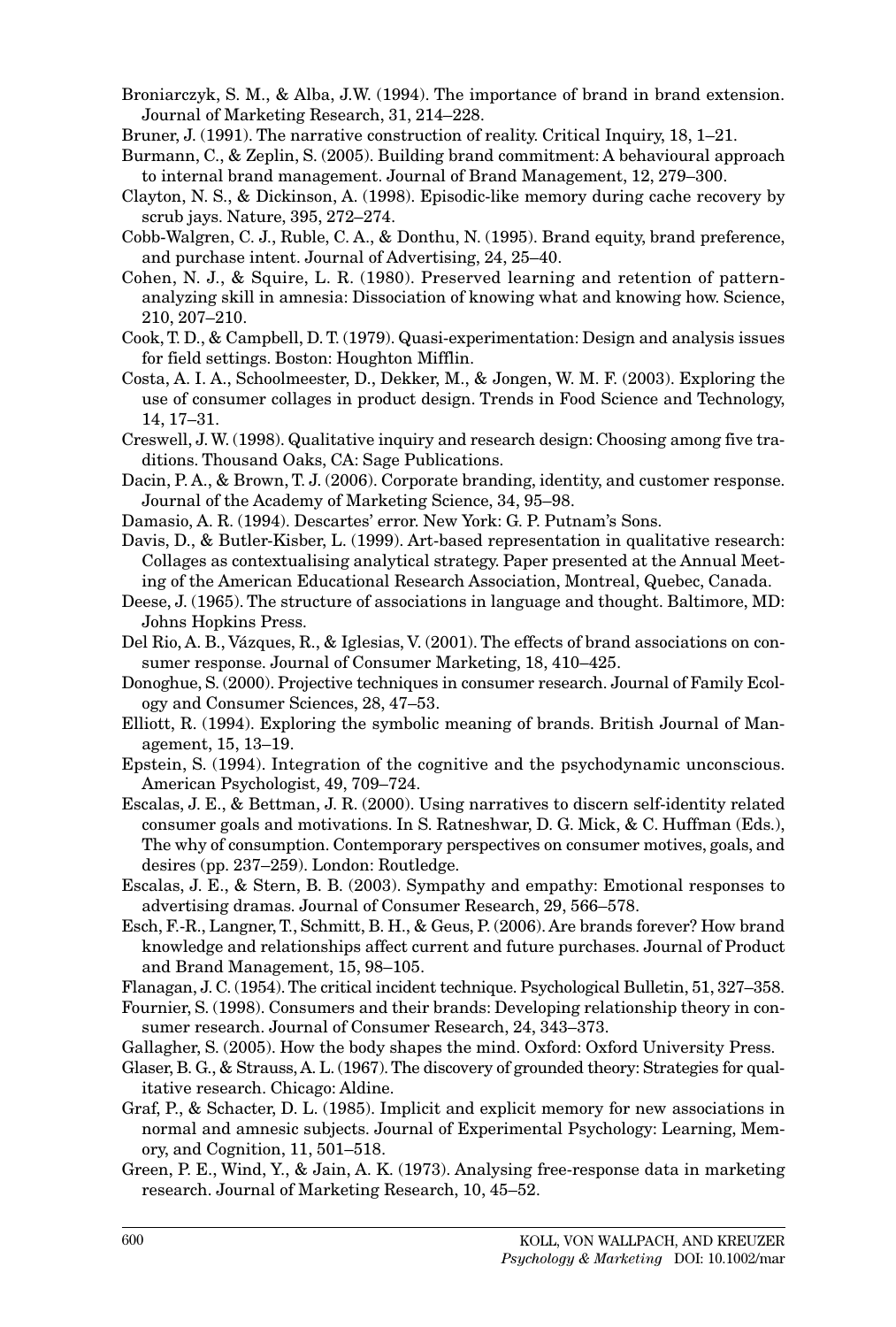- Hofstede, A., van Hoof, J., Walenberg, N., & deJong, M. (2007). Projective techniques for brand image research: Two personification-based methods explored. Qualitative Market Research, 10, 300–309.
- Holt, D. B. (2004). How brands become icons. Cambridge, MA: Harvard University Business School Press.
- Hutton, J. G. (1997). A study of brand equity in an organizational-buying context. Journal of Product and Brand Management, 6, 428–439.
- Keller, K. L. (1993). Conceptualizing, measuring, and managing customer-based brand equity. Journal of Marketing, 57, 1–22.
- Kirchmair, R. (2007). Indirekte psychologische Methoden. In G. Naderer & E. Balzer (Eds.), Qualitative Marktforschung in Theorie und Praxis (pp. 321–343). Wiesbaden: Gabler.
- Kosslyn, S. (1994). Image and the brain: The resolution of the imagery debate. Cambridge, MA: MIT Press.
- Krishnan, H. S. (1996). Characteristics of memory associations: A consumer-based brand equity perspective. International Journal of Research in Marketing, 13, 389–405.
- Levy, S. J. (1985). Dreams, fairy tales, animals and cars. Psychology & Marketing, 2, 67–81.
- Lindstrom, M. (2005). Brand sense. Build powerful brands through touch, taste, smell, sight and sound. New York: Free Press.
- Low, G. S., & Lamb, C. W., Jr. (2000). The measurement and dimensionality of brand associations. Journal of Product and Brand Management, 9, 350–368.
- Mantonakis, A., Whittlesea, B. W. A., & Yoon, C. (2008). Consumer memory, fluency, and familiarity. In C. P. Haugtvedt, P. M. Herr, & F. R. Kardes (Eds.), Handbook of consumer psychology (pp. 77–102). New York: Psychology Press.
- March, J. G., & Simon, H. A. (1958). Organizations. New York: Wiley.
- Mick, D. G. (1986). Consumer research and semiotics: Exploring the morphology of signs, symbols, and significance. Journal of Consumer Research, 13, 196–213.
- Muniz, A. M., Jr., & O'Guinn, T. C. (2001). Brand community. Journal of Consumer Research, 27, 412–432.
- Nyberg, L., McIntosh, A. R., Cabeza, R., Habib, R., Houle, S., & Tulving, E. (1996). General and specific brain regions involved in encoding and retrieval of events: What where and when. Proceedings of the National Academy of Science USA, 96, 11280–11285.
- Paivio, A. (1986). Mental representations: A dual coding approach. New York: Oxford University Press.
- Park, C. S., & Srinivasan, V. (1994). A survey-based method for measuring and understanding brand equity and its extendibility. Journal of Marketing Research, 31, 271–288.
- Plutchik, R. (1993). Emotions and their vicissitudes: Emotions and psychopathology. In M. Lewis & J. M. Haviland (Eds.), Handbook of emotion (pp. 53–66). New York: Guilford.
- Rosa, J. A., & Malter, A. J. (2003). E-(embodied) knowledge and e-commerce: How physiological factors affect online sales of experiential products. Journal of Consumer Psychology, 13, 63–73.
- Schmitt, B. H., & Dubé, L. (1992). Contextualized representations of brand extensions: Are feature lists or frames the basic components of consumer cognition? Marketing Letters, 3, 115–126.
- Siegelman, E. (1990). Metaphor and meaning in psychotherapy. New York: Guilford Press.
- Somers, M. R. (1994). The narrative constitution of identity: A relational and network approach. Theory and Society, 23, 605–649.
- Spears, N., Brown, T. J., & Dacin, P. A. (2006). Assessing the corporate brand: The unique corporate association valence (UCAV) approach. Journal of Brand Management, 14, 5–19.
- Tulving, E. (1972). Episodic and semantic memory, In E. Tulving & W. Donaldson (Eds.), Organization of memory (pp. 382–402). New York: Academic Press.